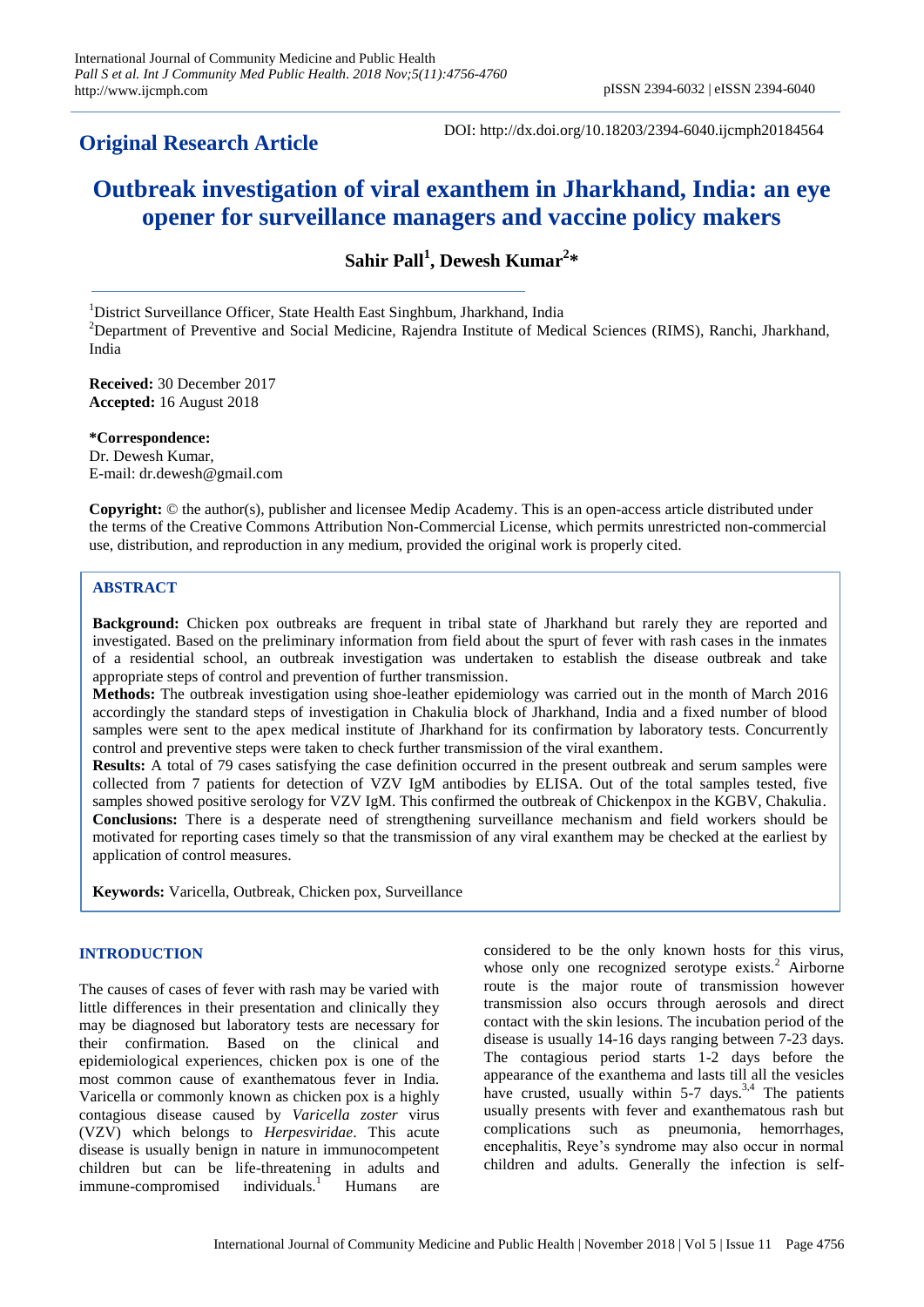limiting and provides lifelong immunity to the individuals.

The disease is distributed worldwide but may be more common in underdeveloped countries for obvious reasons of more communicability and unimmunized population. The incidence rate in temperate countries is 13-16 cases per 1000 per year and children aged 1-9 year old are mostly affected but in tropical countries like India, the incidence is higher amongst the adults.<sup>5-8</sup> And the reason is the self-limiting nature of the disease in children which is rarely reported considering it to be "Mata" or God's curse by families and communities. Whereas the severity of the disease in adults is more evident and seek treatment in health facilities resulting in more reporting of cases. But undoubtedly with the advent of vaccination against varicella and people going for its vaccination may have shifted the incidence to higher age groups as the young adult cohort may be unvaccinated and didn't develop the immunity due to absence of infection in childhood.

Although the mortality is uncommon in young patients and second episode of chicken pox is a rare entity but considering its secondary attack rate which is more than 85%, routine immunization against varicella is recommended. In 1998, World Health Organization (WHO) has recommended varicella immunization in countries where the disease is an important public health problem and the nation can afford the vaccine for its citizens along with the fact that high and sustained vaccine coverage is ensured. The varicella vaccine is available since 1995 in United States and may provide protection against 85% cases of chicken pox and 95% cases of severe secondary sequalae.<sup>9</sup> However, the introduction of varicella vaccination in many countries such as Japan, Korea and United States of America has led to dramatic reduction of the disease and its complications. $10-13$  In India, chicken pox is a notifiable disease in Integrated Disease Surveillance Project (IDSP) since 2005 but still the published data on epidemiology of chicken pox is scarce in India. This may be attributed to far less reporting of cases than actual cases as per anecdotal notes. $14$ <sup>T</sup> The problem of reporting cases is the ignorance, lack of motivation amongst the field workers and the fear of punitive action.

During the first week of February 2016, a case of fever and rash occurred followed by subsequent more cases in a girls' residential school Kasturba Gandhi Balika Vidyalaya (KGBV), Chakulia block of East Singhbum district, Jharkhand (India). But it came to the notice on  $8<sup>th</sup>$ March 2016 because of no reporting of these cases in weekly forms of subcentre(S form) and Community Health Centre (P forms), Chakulia during February 2016. During a meeting, an ASHA worker from field informally reported about it in a meeting with medical officer. When it was brought to the notice of district officials, it was decided to undertake an outbreak investigation by District Rapid Response team of East Singhbum, Jharkhand. Chakulia block is a tribal block in East Singhbum located in southern part of Jharkhand and girls studying in KGBV belongs to this block having lower socio-economic status. Since it's a residential school, so girls reside in the campus dormitories which is having bare minimum amenities to survive. Auxillary nurse midwife (ANM) from the health system is expected to visit KGBV every week to manage health related events. In India, through the surveillance mechanism of Integrated Disease Surveillance Project (IDSP), all the health facilities have to provide the data regarding 20 odd notifiable diseases in S, P or L forms on weekly basis to Central Surveillance Unit for further analysis and action on the disease trends and seasonality of diseases. The three specified reporting formats, namely "S" (suspected cases), "P" (presumptive cases) and "L" (laboratory confirmed cases) is to be filled by health workers, clinicians and laboratory staff respectively.<sup>15</sup>

The present study reports an outbreak of exanthematous fever which occurred in Kasturba Gandhi Balika Vidyalaya (KGBV), Chakulia block of East Singhbum district, Jharkhand, India. The aim of the investigation was to study the epidemiological characteristics of the outbreak, determine the potential risk factors for the disease outbreak and refine the public health interventions to control and prevent further transmission of the disease.

# **METHODS**

The outbreak investigation was carried out in KGBV school and its adjoining areas of Chakulia block by District Rapid Response Team (DRRT). The investigation was initiated on  $8<sup>th</sup>$  March 2016 by investigation team which included district surveillance officer, medical officer, laboratory personnels, nurse and other support staff. All the standard steps of outbreak investigation under shoe-leather epidemiology were strictly followed according to national guidelines. After confirming the outbreak, an active surveillance was carried out on 9<sup>th</sup> March 2016 based on our case definition for the outbreak and blood samples were collected from seven affected individuals from the campus. The case definition for outbreak followed was "a person of any age suffering from fever with maculopapular rash in last one and half months from the day of investigation in the residents of KGBV Chakulia and its adjoining areas". A confirmed case of Chicken Pox was defined as any case having clinical symptoms suggestive of chicken pox confirmed either by serology or nucleic detection or by both. $16$  The active case search was done and detailed history was recorded on a designed epidemiological case sheet to collect relevant information. The other ecological factors were also evaluated to undertake appropriate measures to prevent further transmission.

The blood samples from the affected individuals were also collected residing in KGBV after obtaining an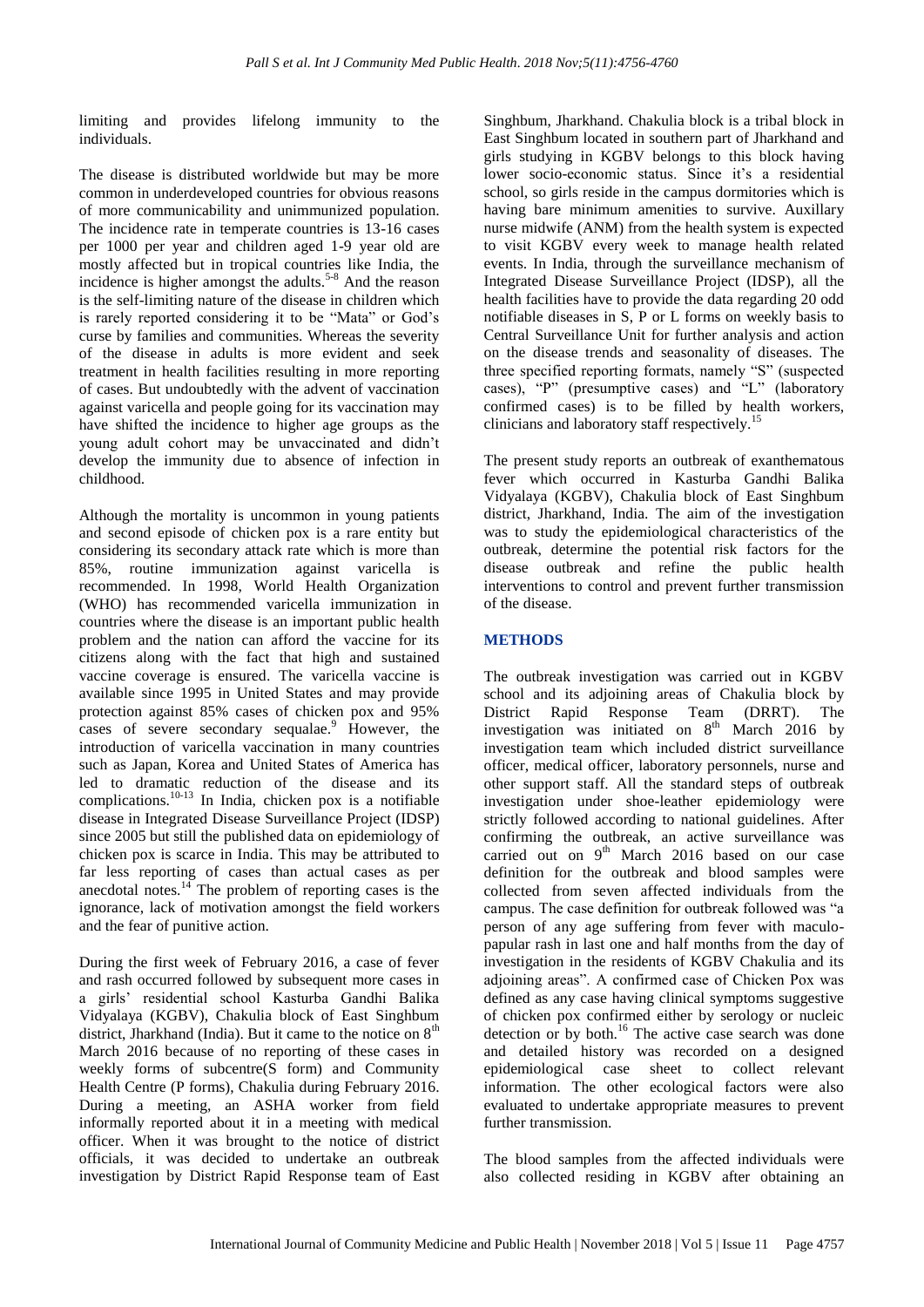informed assent from the cases and consent from the caretaker of the KGBV. The venous blood samples were transported in proper cold chain to the virology laboratory of the Department of Microbiology, Rajendra Institute of Medical Institute (RIMS), Ranchi, Jharkhand, India for viral serological test. Until the samples were tested, the sera were separated and stored in aliquots at - 20°C. The sera was tested for *Varicella zoster* virus (VZV) IgM (@NovaTec, Immunodiagnostica, GmbH, Dietzenbach Germany) by Enzyme-linked immune sorbent assay (ELISA) as per the manufacturer's instructions. The kit measures the titer of the plasma VZV IgM. An aliquot of serum diluted to a fixed ratio and incubated for 45 minutes at 37°C. Then, it was washed 4 times with phosphate-buffered saline for 30 seconds in ELISA plate washer (@Lisawash 3000, Tulip Diagnostics Ltd., India) following guidelines of the manufacturer. Within 30 minutes of adding 100 μL of stop solution, the absorbance was measured using an ELISA plate reader (@Lisaquant 3000, Tulip Diagnostics Ltd., India). For every test, absorbance ratio was calculated comparing negative and positive reference materials for each sample. When the absorbance ratio was more than the positive reference, the result was determined to be positive. When the absorbance ratio was below the positive reference, it was labeled negative.

The data collected was compiled in Microsoft excel 2007 and was analyzed for the epidemiological parameters. Along with it, key interviews and desk review was done for getting the other information related to population at risk for further analysis.

# **RESULTS**

#### *Demographic characteristics*

A total of 79 cases satisfying the outbreak case definition was found in KGBV, Chakulia. All of them were girls in adolescent age group. The median age is 14 years and range is 11-19 years. Out of them 62 (78.4%) belonged to 11-15 years age group and remaining 17 (21.6%) fell in 16-20 years age group. Majority of the cases belonged to Hindu (96%) religion and schedule castes and tribes constitute around 77.2%. The overall attack rate was 30.38 per thousand considering the fact that all students were from nearby villages catered by sub-centre whose population was approximately 2600 whereas the attack rate in KGBV school was 22.5 per hundred school residents.

|  |  |  |  |  |  |  |  |  |  |  | Table 1: Details of the samples tested at virology laboratory. |  |
|--|--|--|--|--|--|--|--|--|--|--|----------------------------------------------------------------|--|
|--|--|--|--|--|--|--|--|--|--|--|----------------------------------------------------------------|--|

| Virology no | Age (yrs) | <b>Sex</b> | <b>CHC/block</b> | Duration of rash (days) | <b>Test done</b> | <b>Result</b> |
|-------------|-----------|------------|------------------|-------------------------|------------------|---------------|
| 3186        | 13        | F          | Chakulia         | 14                      | VZV IgM ELISA    | Positive      |
| 3187        | 14        | F          | Chakulia         | 18                      | VZV IgM ELISA    | Negative      |
| 3188        | 13        | F          | Chakulia         | 14                      | VZV IgM ELISA    | Positive      |
| 3189        | 13        | F          | Chakulia         | 18                      | VZV IgM ELISA    | Positive      |
| 3190        | 12        | F          | Chakulia         |                         | VZV IgM ELISA    | Positive      |
| 3191        | 15        | F          | Chakulia         |                         | VZV IgM ELISA    | Positive      |
| 3192        | 14        | F          | Chakulia         |                         | VZV IgM ELISA    | Negative      |

VZV: *Varicella zoster virus*.



**Figure 1: Epidemic curve of chicken pox at KGBV, Chakulia in February-March 2016.**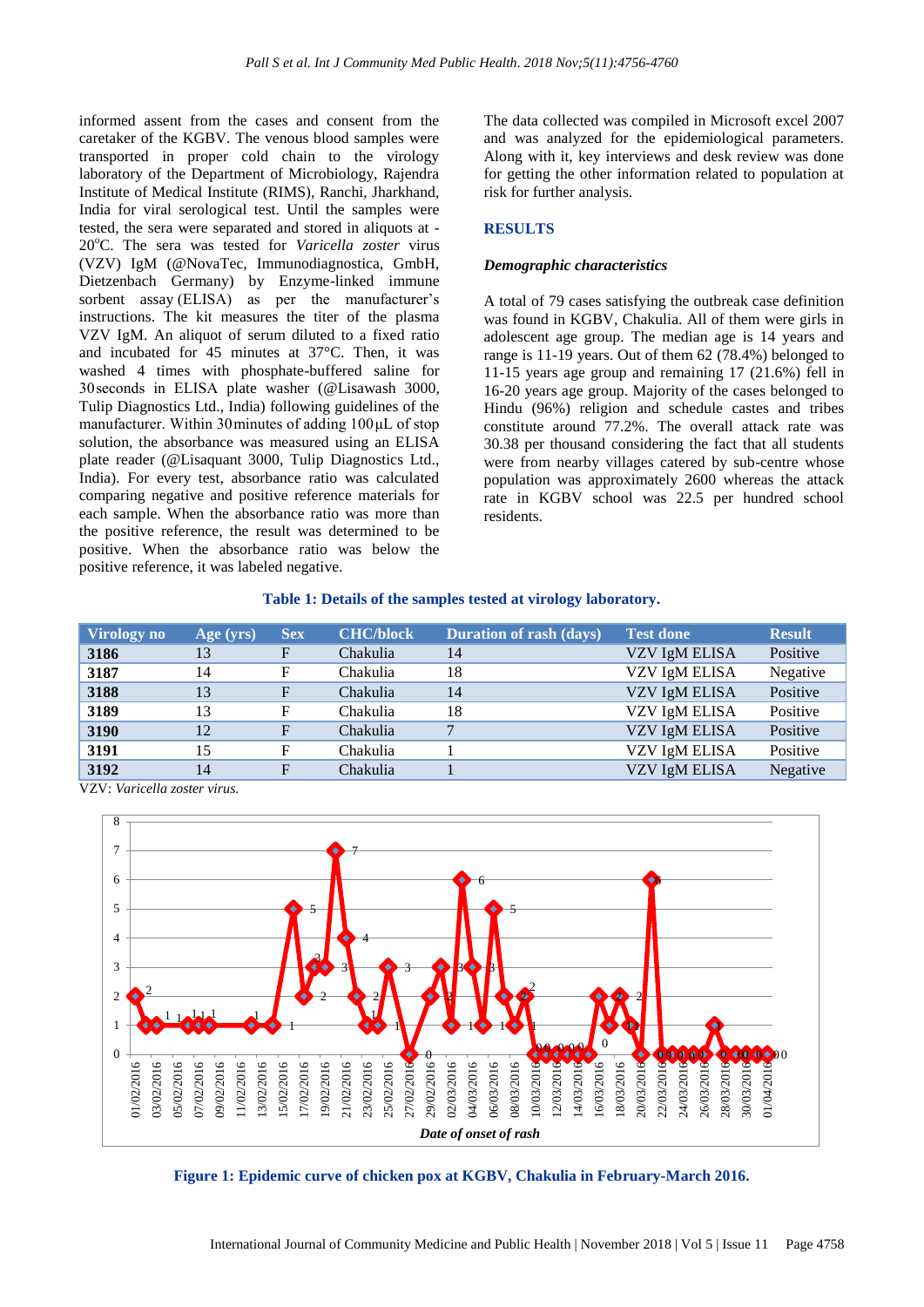## *Clinical features and laboratory findings*

All the cases had a history of fever and vesicular eruptions. The rash was generalized and trunk was the first affected site in majority of cases. Since all the cases belonged to the same school so they had a history of contact with a case of chickenpox. The index case was notified on 8<sup>th</sup> March 2016 but the primary case could not be traced as on detailed history also, two cases reported the same initial date of onset of the disease symptoms. Despite none of the cases gave history of vaccination against VZV, rather some of them had no history of primary immunization in their childhood. All the cases recovered spontaneously without any major complications. The epidemic curve of Chicken pox outbreak at KGBV is illustrated in Figure 1. Out of the seven blood samples collected and tested, five of them tested positive for VZV IgM ELISA, confirming the cases to be of chicken pox (Table 1).

#### **DISCUSSION**

The present study describes a focal outbreak of chicken pox that occurred in KSBV school, Chakulia (East Singhbum, Jharkhand), India. The Chakulia block is inhabited primarily by tribal population belonging to low socio-economic status. The girls of the area study in KGBV School and also reside in the hostel within premises where overcrowding is present. A perfect setting for spread of chicken pox infection was present in the form of ambient temperature of late winters and unvaccinated adolescent girls living in close proximity which lead to rapid transmission of the virus. The Chakulia Community Health Centre (CHC) caters to the medical needs of the mentioned school and ANM is expected to visit the school every week but lately these visits were not made which lead to non-reporting of cases. These cases also didn't seek any medical help except the cases were sent to their home by the caretaker of the hostel as isolation couldn't be observed in already congested hostel. As per traditional practices, people do not go for medicines and prefer to rely on traditional remedies only.<sup>17</sup> Similar outbreaks have been reported in institutional set-ups despite vaccination in some incidents owing to close proximity of the individuals. $18-20$ 

A total of five cases tested positive by VZV IgM ELISA but two cases turned to be negative. This may be due to the fact that false negative results of commercially available VZV IgM assay are not uncommon.<sup>21</sup> It has been noted that IgM titer appears 2-5 days after the lesions and reaches to maximum level at 6-10 days and decreases subsequently with lowest levels after 10 weeks.<sup>22</sup> Nevertheless, a positive IgM ELISA result from a person with a generalized rash is usually interpreted as laboratory confirmation of varicella.<sup>21</sup> Although polymerase chain reaction (PCR) testing of skin lesions is more sensitive than IgM serology but due to its readily availability, lower cost and faster test results in cases of no skin lesions, IgM can be a diagnostic test of choice.

There are other laboratory tests available for diagnosis of VZV such as Tzanck smear, virus culture, immunefluroscence methods, serological methods and PCR.<sup>22</sup>

All the cases in the outbreak were unvaccinated against varicella zoster as vaccine against chicken pox is not included in National Immunization schedule of India. However Indian Academy of Pediatrics (IAP) recommends administration of this vaccine in children aged 15 months or older.<sup>20</sup> Since the vaccine is not given in universal immunization programme (UIP), so the cohort of children receiving vaccine is negligible leading to frequent outbreaks of chicken pox in the country.<sup>5,9</sup> Few authors have reported a coverage of 2.8% in Under five children and majority of them being immunized in private sector.<sup>23</sup> To establish herd immunity against chicken pox, there should be at least 85% coverage considering its efficacy.<sup>24</sup> It is also established that if varicella vaccine is used as post exposure prophylaxis in children within 5 days of exposure, the chance of developing the disease reduces significantly. Most people who get adequate doses of chicken pox at appropriate age will not get the disease but if it occurs it is very mild in nature and is known as break through varicella.<sup>25</sup> Though authors advocate strongly to include chicken pox in UIP to prevent such outbreaks but in a developing country like India, vaccine hesitancy and cost benefit analysis must be taken in consideration before implementing any such policy. $5,26$ 

The time gap of first notification of index case and the occurrence of primary case shows the slackness in surveillance system. From the study, it is clear that despite existence of robust surveillance mechanism it took more than a month to get a case notified from the field. This shows the failure of surveillance system where the field workers are either complacent or ignorant or fear of punitive action against them. Had it been notified on right time, the actions would have been taken to curtail the outbreak and thus decreasing the morbidity rate. This is one of the example where such outbreaks are investigated otherwise many outbreaks doesn't come in radar of surveillance system as the severe morbidity and mortality due to this disease is less. So there is a need of continuous reinforcement about disease notification which can be easily done through regular training programs. In India, due to poor reporting of varicella cases and its outbreaks, we don't have the exact disease burden of it so the policy regarding its prevention cannot be formulated. For evidence generation, a strong surveillance system should be in place on the lines of polio surveillance and mandatory reporting laws may be an important step toward implementation.<sup>2</sup>

#### **CONCLUSION**

The paper highlights the need of varicella vaccine in Immunization schedule and strengthening our surveillance system early detection and control measure